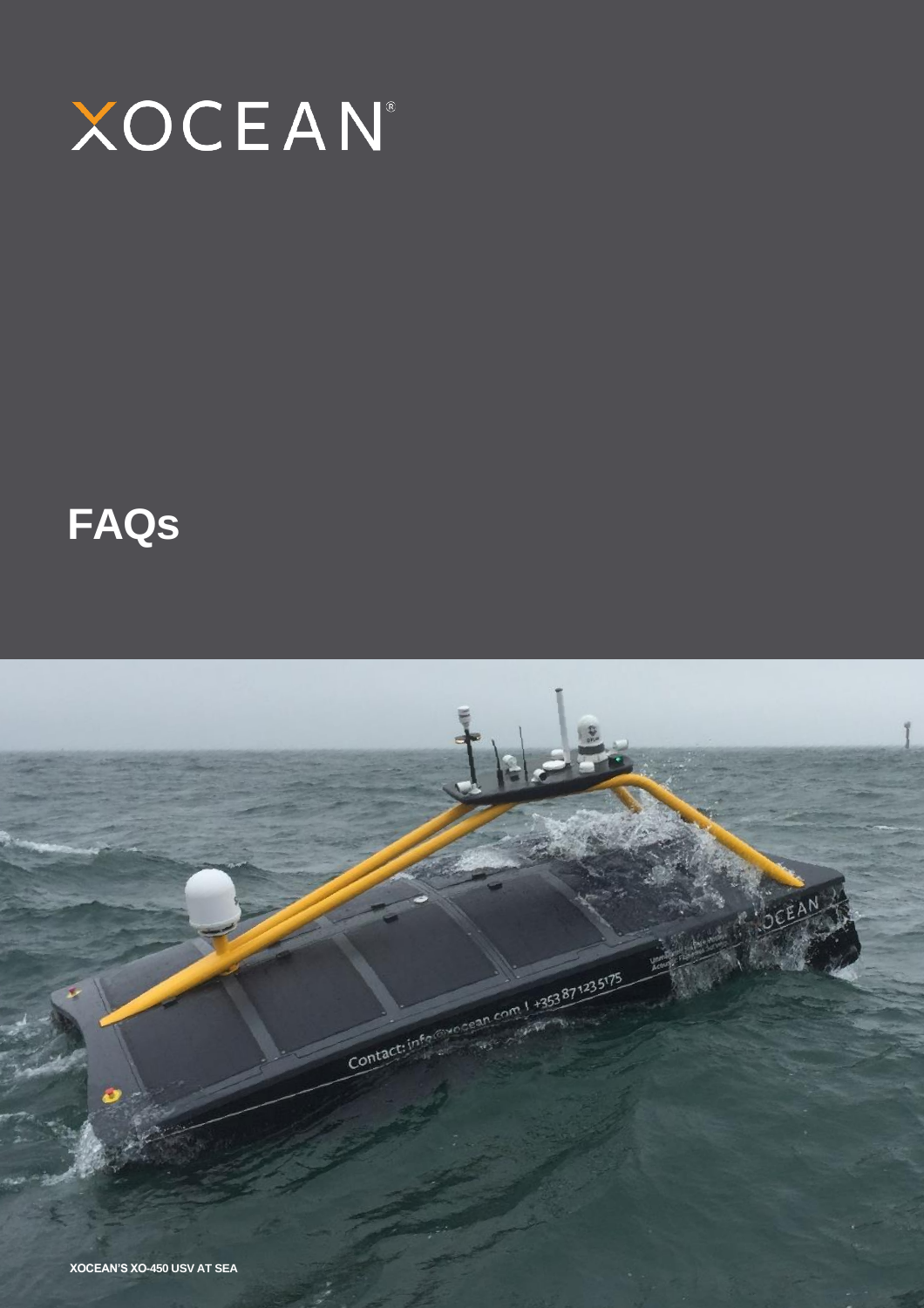# **USV**

### **What is an uncrewed surface vessel (USV)?**

An Uncrewed Surface Vessel (USV) is a marine craft that operates on the surface of the water without a crew physically on board. XOCEAN's USVs are operated remotely by human USV Pilots in our Operations Centre via satellite communications.

### **What are USVs used for?**

XOCEAN's USVs are designed for the efficient and cost-effective collection of commercial ocean data such as fish stock analysis, seabed mapping (bathymetry), data harvesting and environmental monitoring.

### **How big is it?**

XOCEAN's USVs are small, around the size of an average car and half the weight.

- Length: 4.5m
- Width: 2.2m
- Height: 2.2m
- Weight 750kg

### **What's the difference between Uncrewed and Autonomous?**

XOCEAN's system is an Uncrewed Surface Vessel (USV). At all times a Human Operator is monitoring the USV and making decisions, for example on collision avoidance. Autonomous Surface Vessels (ASVs) do not require a Human Operator and instead rely on sensors and algorithms to make decisions.

### **Over the Horizon operations?**

XOCEAN's USVs offer full unmanned 'Over-The-Horizon' operations. Using satellite communications, each USV sends real time situational awareness data (including images) to XOCEAN's Operations Centre where a team of qualified USV Pilots keep watch and control the vessels 24/7. XOCEAN's USV Pilots are responsible for collision avoidance. The system works globally and does not need to be near land or a mother ship.

### **How is it powered?**

XOCEAN's USVs feature a fully automated hybrid power plant consisting of a solar deck, lithium-ion battery, intelligent control system and auxiliary micro diesel generator. Continuous electrical load capacity of 3kW is available to power the vessel systems and sensor payload for up to 28 days.

### **Is it stable?**

A programme of wave tank testing has been performed at the Lir National Ocean Test Facility (Cork). This testing has shown the vessel to be highly stable in extreme wave conditions.

### **What about pollution & emissions?**

XOCEAN's hybrid power system results in 1,000 times lower  $CO<sub>2</sub>$  emissions than conventional survey vessels and 1,300 times reduction in the carbon footprint.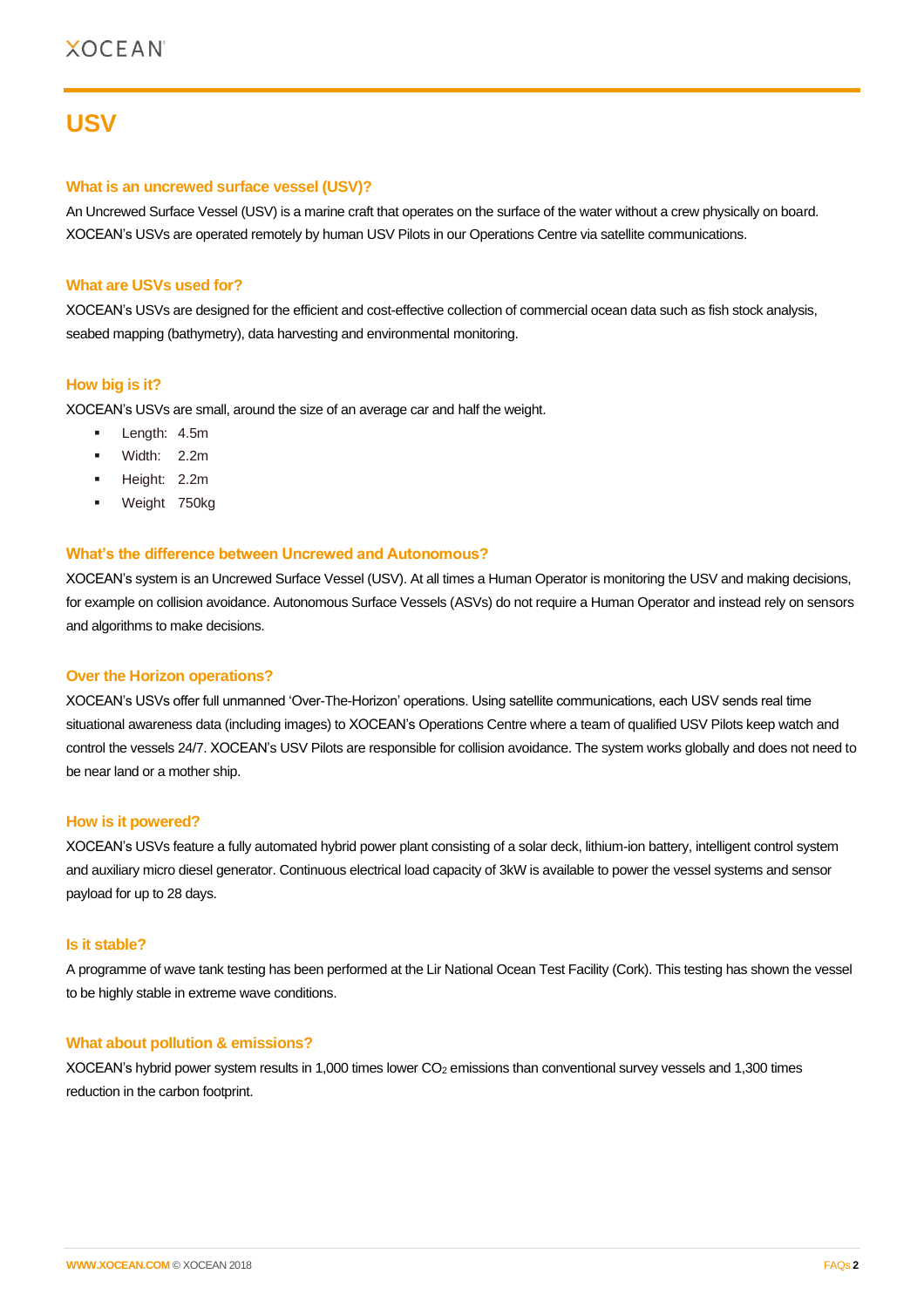### **XOCEAN**

### **How do you steer the USV?**

An XOCEAN USV Pilot in a control room defines a route consisting of a series of waypoints. This is uploaded to the USV over a satellite link. Once satisfied that it is safe to do so, the Pilot engages the proprietary autopilot and the USV tracks the selected route. The USV tracks to a high degree of precision, typically +/-0.6 metres. At any time, the USV Pilot can alter course using the XOCEAN CyberDeck.

### **How do you manage collision risk?**

The USV is monitored 24/7 by a team of USV Pilots located in XOCEAN's Operations Centre. The USV Pilots receive a constant stream of real time images and situational awareness data allowing them to change course as necessary. The USV is also equipped with several features making it visible to other marine users including navigation lights, sound signals, an active radar target enhancer and an Automatic Identification System (AIS).

### **How do you monitor & control the USV?**

XOCEAN's CyberDeck provides a highly secure cloud-based environment to monitor and control each USV. While at sea, each USV is monitored 24/7 by a human operator. The CyberDeck allows XOCEAN to monitor the quality of the data being collected and to adjust both the USV and sensor parameters as required. Through our mobile application, we provide customers real-time view access of the USV at sea including live images, position reports and weather data.

## **Missions & Sensors**

### **What type of sensors can the USV carry?**

With a payload capacity of 100kg, XOCEAN USVs can carry a range of sensor equipment including multibeam bathymetry, fisheries research sonars, acoustic modems and environmental sensors.

### **How do you manage data quality without a surveyor on board?**

XOCEAN's CyberDeck provides a highly secure cloud-based environment to monitor and control each USV. This includes monitoring the quality of the data being collected in real time and providing an environment where sensor parameters can be adjusted as required.

### **How does a typical mission work?**

Transport to site is via road trailer (or shipping container) facilitating fast mobilisation. The USV is designed to be slipway launched from its road trailer or crane lift. Once launched the USV is typically escorted out of the harbour environment by a safety boat. Once in clear water, control is handed over to XOCEAN's USV Pilots in our Operations Centre. Throughout the mission, the USV Pilots oversee the operation of the USV 24/7.

### **How do you get the data ashore?**

During the survey, the quality of the data collected is monitored in real time over the satellite connection. Where applicable, XOCEAN's strategy is for data to be processed offshore with only results files transmitted over the satellite connection. At the end of the mission, a hard drive with the full mission data is removed and delivered to the customer.

### **Can different sensors be added?**

XOCEAN's USVs allow rapid integration of multiple standard survey systems to meet client requirements. The onboard computing power facilitates installation of acquisition software and the satellite data connection allows that software to be operated remotely.

## **Commercial**